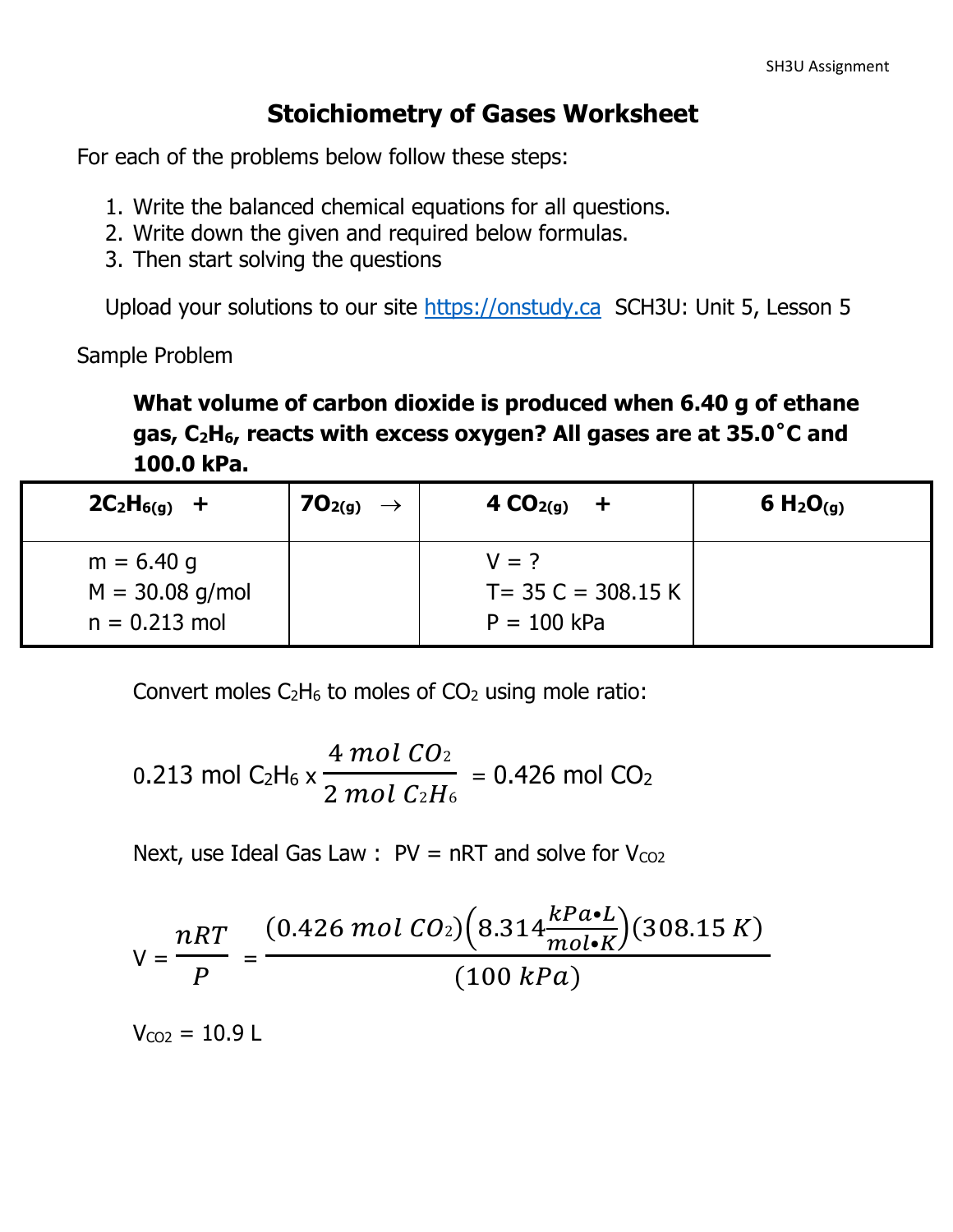### **Practice Problems:**

1. Hydrogen gas is produced when aluminum metal is added to hydrochloric acid. What mass of aluminum is necessary to produce 20.0 L of hydrogen at SATP?

#### **Write the balance chemical equation:**

```
2 \text{ Al}(s) + 6 \text{ HCl}(aq) \rightarrow 2 \text{ AlCl}_{3(aq)} + 3 \text{ H}_{2(q)}
```

| $2 \text{ Al}(s) + 6 \text{ HCl}(aq) \rightarrow$ | $\vert$ 2 AlCl <sub>3(aq)</sub> | $+$ 3 H <sub>2(g)</sub> |
|---------------------------------------------------|---------------------------------|-------------------------|
|                                                   |                                 |                         |
|                                                   |                                 |                         |

#### **A: 7.26 g Al**

2. The first step in the industrial manufacture of sulfuric acid is the complete combustion of Octasulfur,  $S_8(s)$ . What mass of octasulfur is required to produce 112 L of sulfur dioxide at STP? **Write the balance chemical equation:**

```
{\bf S}_8({\bf s}) + 8{\bf O}_2({\bf g}) \rightarrow 8{\bf SO}_2({\bf g})
```
### **A: 160 g S<sup>8</sup>**

3. 7.5 kg of hydrogen gas and excess nitrogen gas is reacted in a vessel. What volume of ammonia at 450 kPa pressure and 80.0°C can be obtained from the complete reaction of nitrogen and hydrogen gas?

## **Write the balance chemical equation:**

### **A: 1.6 x 10<sup>4</sup> L of NH<sup>3</sup>**

4. What volume of oxygen at STP is needed to completely burn 15.0 g of methanol (CH3OH) in a burner?